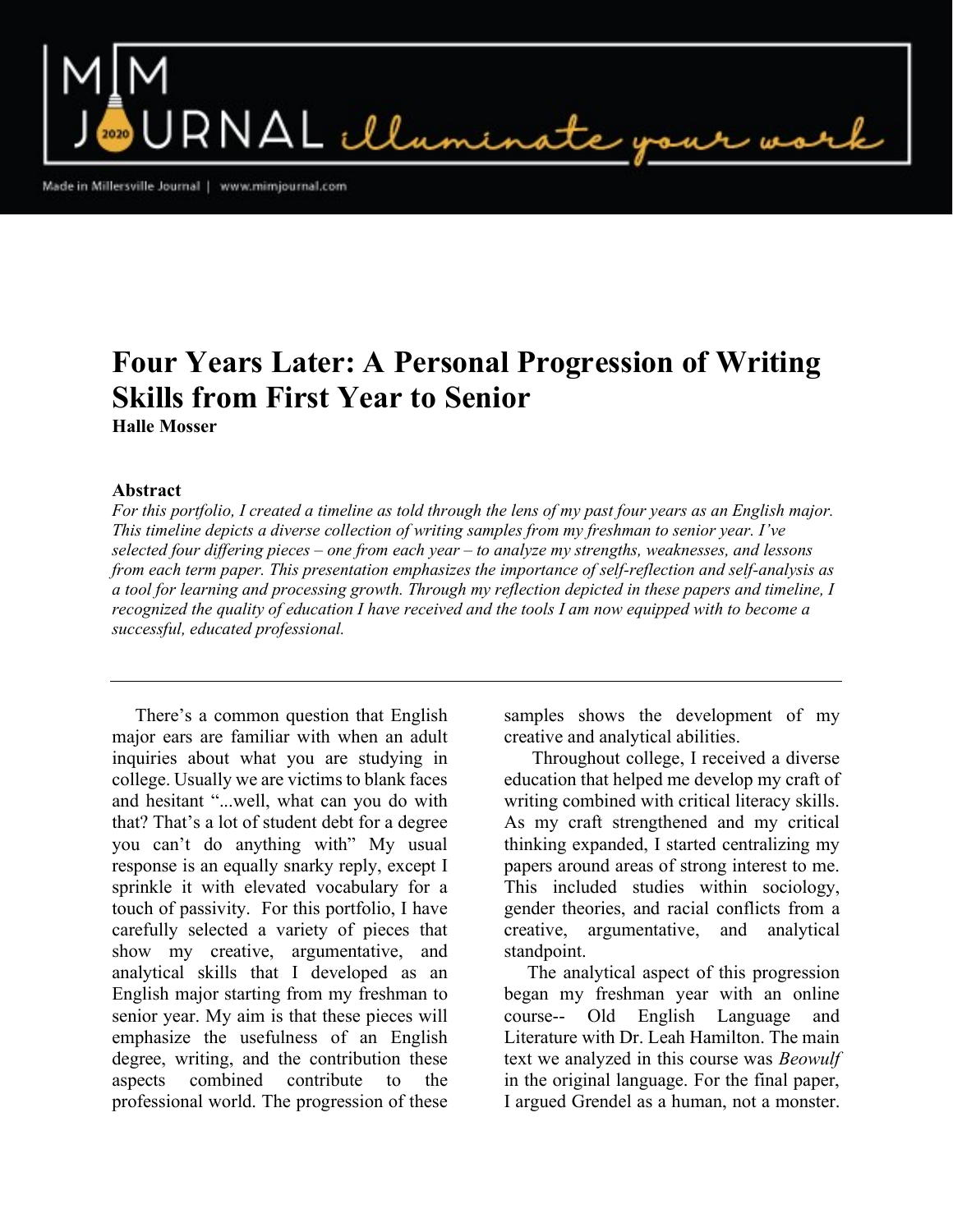My rough draft of the paper was, indeed, rough. I had little understanding of developing a clear thesis statement and the importance of transition sentences. I learned that a well-developed thesis statement lists the arguments and just how you are going to defend those points while the transition sentences act as road signs to keep the reader informed on the direction of the argument. The papers expected length was seven to eight pages. At that time, it sounded wildly intimidating. Dr. Hamilton's instruction catalyzed my success an English student. Her feedback on structure and development is reflected in my papers throughout sophomore and junior year.

 Arguing a text in another language was uncharted territory to me – but at least I had the understanding that I was analyzing a text. While I was still far from mastering a craft and solidifying my specific interests, I am grateful to have taken this course and learned from this professor as I feel it laid a strong foundation for the three more years ahead of me.

 Moving forward into my sophomore year, I felt confident with my growing abilities in writing and analysis of literary texts. During my sophomore year I took a required course for English majors – Introduction of Film. I begrudgingly endured this course challenging myself to expand my literary horizons. It was during this class that I started toying with different theories and writing practices, most specifically, from a sociological standpoint. As expected, with the conclusion of the semester brought a final paper. The assignment tested my understanding of a typical literary analysis. The movie to analyze was chosen for me - the movie First Reformed. While the bulk of the paper focused on digesting unfamiliar terms and attempted to regurgitate them in a way that made sense for the duration of 3000 words, I incorporated research from sociological studies to center my argument of

the films meaning. Although I felt this assignment unforgiving, it was here that I started layering my previous knowledge of proper writing structure, critical literacy and adding my own voice.

 As my sophomore year came to a close, I closed a chapter in my education. Originally a BSE student, I dropped the education portion to focus solely on a BA in English and added a minor in African-American studies. Now in my junior year, my craft was strong. In Fall 2018 I took my first required course for my minor, African-American literature. In Spring 2019 I spoke at The Frederick Douglass Institute conference at East Stroudsburg University discussing the bildungsroman genre in Ralph Ellison's *Invisible Man* – the topic of my final paper for African-American literature. This was a breakthrough piece for me because it was proof of my craft, critical literacy and personal interests successfully coming to fruition.

 My junior year finished strong thus preparing me, with confidence, for my senior year projects. I produced my first prose piece of my writing career during a senior seminar for both my major and my minor – Killers and Thrillers. I combined my three interests: sociology, feminist theories, and racial conflict. This text was inspired by the famous interracial murder that John Joyce and Peter Mathias in  $19<sup>th</sup>$  century Philadelphia committed against a young white widow – Sarah Cross. My developing, diverse writing skills were progressing as I shifted towards topics that were centered around African American history and literature. With this knowledge, came liberty to expand my thinking and successfully write with layers of creativity, research, and writing. I am excited to finish my senior year with an independent study on the history of racism and gender as a color barrier for  $19<sup>th</sup>$  and  $20<sup>th</sup>$  Midshipman at the United States Naval Academy. My freshman year was filled with hesitation and